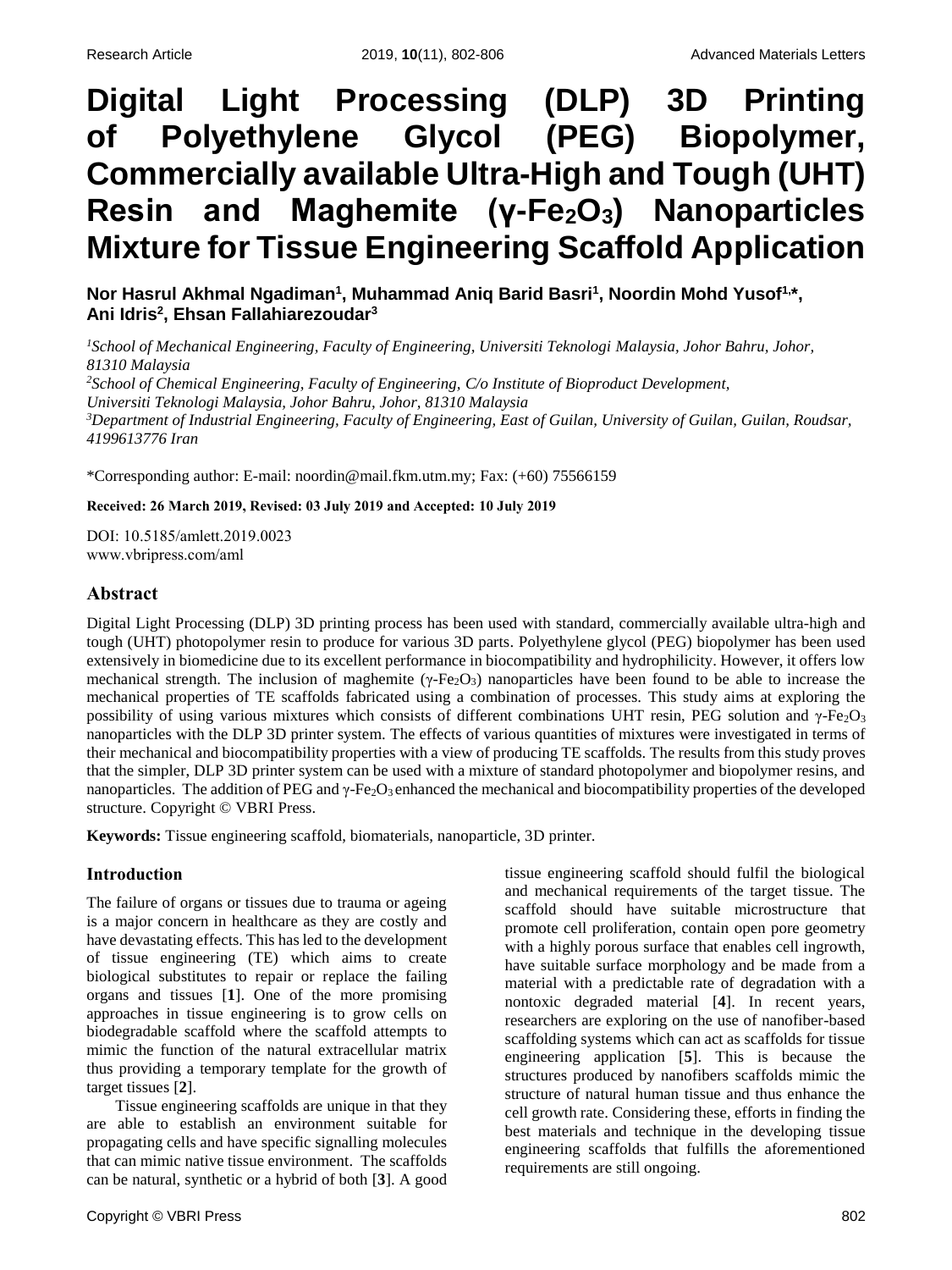Digital Light Processing (DLP) is a 3D printing process similar to stereolithography which involves the use of photopolymers. DLP 3D printing process uses the ultraviolet (UV) light as a light projector to display the entire X and Y cross sectional layer of the structure to be produced at one go onto a photopolymer resin that will turn the area exposed to UV light from liquid into solid. The solidified layer is formed on the collector which is on the Z axis. Using this process, the processing time is reduced. It is also a more versatile process with highest resolution compared to other additive manufacturing processes [**6, 7**]. It is able to create complex shapes with internal architecture, it has extremely high feature resolution and the unpolymerized resin can be easily removed. Thus, it can be used to develop the 3D structure of scaffold with any kind of shape while having good mechanical strength and can create good environment for enhancing the biocompatibility performance.

However the limited number of resins that are commercially available for processing by the DLP 3D printer has often been considered the main limitation of the technique. The resin commonly used for DLP 3D printer must have the same properties as the resin used in stereolithography (SLA) 3D printer whereby the resin used must have photocurable properties that can cure under ultraviolet (UV) light. Recent works have been published on the development of 3D scaffold using DLP 3D printer from hydroxyapatite [**8, 9**] materials. In both studies, hydroxyapatite powders were added to standard commercially available photopolymer resins. However, in these studies no degradation tests results were provided eventhough good in-vitro cell culture results were reported.

Similarly in our study, standard commercially available Ultra High and Tough (UHT) photopolymer resin was used with the DLP 3D printer system. Other suitable materials will be added to enhance the properties of the 3D scaffold.

The use of polyethylene glycol (PEG) has gained much attention due to its high biocompatibility and hydrophilicity which make it suitable for biomedical applications [**10-12**]. PEG is a photocurable resin due to its double acrylate groups on the molecular chain terminals [**13**]. PEG synthetic hydrogel polymer is commonly used in tissue regeneration due to its characteristics such as non-toxic, non-immunogenic and easily cleared from the body. These hydrogels are permeable to oxygen, nutrients, and other water-soluble metabolites and have a soft consistency that makes them similar to soft tissues [**14**]. However, its drawback is that it has low mechanical strength [**15**].

Maghemite,  $\gamma$ -Fe<sub>2</sub>O<sub>3</sub> magnetic nano particle has been used in enhancing the mechanical property of TE scaffold produced via a combination of processes involving the 3D printing process, thermal inversion phase separation (TIPS) method and electrospinning process [16]. The use of nano particle sized  $γ$ -Fe<sub>2</sub>O<sub>3</sub> has increased the Young's Modulus value. However, asthree (3) processes are involved, the TE scaffold fabrication process can be quite challenging. Further, PVA with maghemite nanoparticle was used to develop scaffold by using the electrospinning process. It was shown that the addition of maghemite nanoparticle increased the mechanical and biocompatibility properties of the scaffold developed. Also, the amount of  $\gamma$ -Fe<sub>2</sub>O<sub>3</sub> nanoparticle must be ideal because excessive amount of nanoparticles used can also lead to the lowering of the TE scaffold mechanical properties [**17**]. The maghemite nanoparticles also will increase the Young Modulus in the hydrogel but with excessive amount of maghemite nanoparticles in the material, it will increase the stiffness of the material. The presence of nanoparticles can also increase the cell adhesion and improve the biocompatibility of the gel [**18**].

Considering all of the above, this study explores the possibility of using various mixtures which consists of different combinations of standard photopolymer (UHT) resin, polyethylene glycol (PEG) solution and maghemite ( $\gamma$ -Fe<sub>2</sub>O<sub>3</sub>) nanoparticles with the DLP 3D printer system for their intended use in hard tissues. The roles of the various process and materials are summarized in **Table 1**. The fabricated 3D structure was then tested for its mechanical and biocompatibility properties.

| <b>Table 1.</b> Roles of the various process and materials. |  |  |  |  |  |  |  |
|-------------------------------------------------------------|--|--|--|--|--|--|--|
|-------------------------------------------------------------|--|--|--|--|--|--|--|

| No             | <b>Item</b>                                                            | Role                                                                                                           |
|----------------|------------------------------------------------------------------------|----------------------------------------------------------------------------------------------------------------|
| 1              | Digital Light Processing<br>(DLP) 3D printing                          | As a process for developing<br>the 3D structure                                                                |
| $\overline{c}$ | Polyethylene glycol                                                    | As a based material for<br>developing the 3D structure                                                         |
| 3              | Standard commercially<br>available Ultra-High and<br>Tough (UHT) resin | As a resin to bind<br>polyethylene glycol with<br>maghemite and react with<br>UV light to form 3D<br>structure |
| 4              | Maghemite ( $\gamma$ -Fe <sub>2</sub> O <sub>3</sub> )                 | As a filler to enhance the<br>properties of the developed<br>structure                                         |

# **Experimental**

### *Materials / chemicals details*

Chemicals used in this study were reagent grade: iron (II) chloride (FeCl<sub>2</sub>) (98% purity, Sigma Aldrich), iron (III) chloride (FeCl<sub>3</sub>) (45% purity, Riedel-de Haen), sulfuric acid (H<sub>2</sub>SO<sub>4</sub>) (ORëC), nitric acid (HNO<sub>3</sub>) (65% purity, QRëC), ammonia solution (NH3) (25% purity, Merck), hydrochloric acid (HCl) (37% purity, QRëC), polyethylene glycol (C16H34O9), dichloromethane (DCM), Ultra High and Tough (UHT) resin, Dulbecco's Modified Eagle's medium (DMEM) and fetal bovine serum (FBS).

## *Preparation of PEG Solution, PEG & UHT Mixture, PEG & γ-Fe2O<sup>3</sup> Solution and PEG, γ-Fe2O3 &UHT Mixture*

As mentioned previously, polyethylene glycol (PEG) was used in this research. Aqueous PEG solution with say 40wt/v% is prepared by dissolving 40-gram PEG polymer powder in 100 ml dichloromethane (DCM) at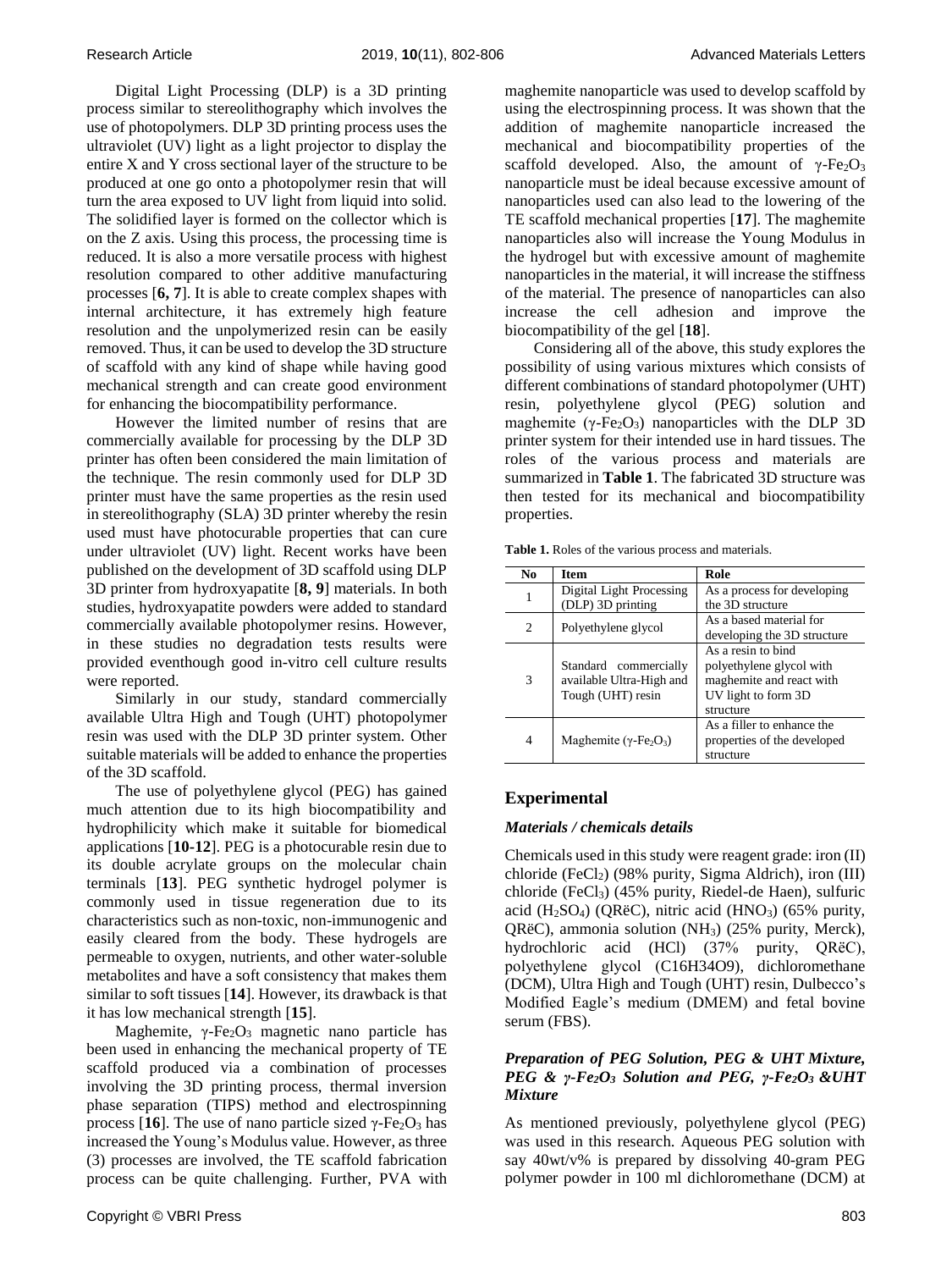room temperature with constant stirring for at least 24 hours. Similarly, the other two ratios of concentration being used in this study; 20wt/v% and 30wt/v% were prepared in a similar fashion. In order to prepare the PEG and UHT mixture, 50% of the previously prepared PEG solution was added to 50% of UHT resin. In order to prepare say  $1v/v\%$  of  $\gamma$ -Fe<sub>2</sub>O<sub>3</sub> in 40wt/v% PEG solution, 1 ml of γ-Fe<sub>2</sub>O<sub>3</sub> was added to 99 ml of 40wt/v% PEG solution prepared previously. The other concentration of  $γ$ -Fe<sub>2</sub>O<sub>3</sub> in the PEG solution experimented in this study i.e. 5v/v% was also prepared in a similar fashion. The preparation of the  $\gamma$ -Fe<sub>2</sub>O<sub>3</sub> has been described elsewhere [**19**]. Finally, in order to prepare the PEG,  $γ$ -Fe<sub>2</sub>O<sub>3</sub> & UHT mixture, 50% of the previously prepared PEG and  $γ$ -Fe<sub>2</sub>O<sub>3</sub> solution is added to 50% of UHT resin.

## *Fabrication of PEG & UHT and PEG, γ-Fe2O<sup>3</sup> & UHT 3D Specimen by DLP 3D Printer*

**Fig. 1** shows the schematic diagram of DLP 3D printing process. The PEG and UHT mixture and the PEG,  $γ$ -Fe<sub>2</sub>O<sub>3</sub> and UHT mixture prepared previously will solidify when the UV light is projected onto the mixture. The specimen has been designed with a thickness of 3 mm and a length of 30 mm. Preliminary runs were performed to determine the suitable curing time for the mixture. After the printing process, the 3D structure developed undergo a post curing process in a UV light box so as to ensure that the it was fully solidified.



**Fig. 1.** A schematic diagram of DLP 3D printing process.

#### *Mechanical property*

The structure was printed with a dumb bell shape according to ISO37-2011 standard and the tensile strength test was performed using a Shimadzu Tensile Machine with a 10 mm/min crosshead speed at room temperature. At least five sample measurements were performed so as to ensure the reproducibility of the data. The result from the tensile test was used to compute the Young's Modulus using the following formula:

$$
E \equiv \frac{\text{tensile stress}}{\text{tensile strain}} = \frac{\sigma}{\varepsilon} = \frac{F/A_0}{\Delta L/L_0} = \frac{FL_0}{A_0\Delta L}
$$

For the degradation test, the 3D structure was modelled to a cylindrical shape (Ø10mm and height 30mm) using Solidworks. The specimens printed were then weighed and immersed in a water bath at a temperature of 37<sup>0</sup>C. The temperature must be exactly 37<sup>0</sup>C which corresponds to the human body temperature. The specimens were observed until it dispersed. Prior to that, at different time intervals (after 1-day, 3-days and 7-days), a specimen were taken for evaluation. The degraded sample was then rinsed with distilled water and dried at room temperature before being weighed. The dried sample weight before and after degradation were recorded. The equation for weight loss is as follows:

Weight loss  
= 
$$
\frac{weight\ before - weight\ after}{weight\ before} \times 100
$$

### *MTT assay*

=

MTT  $(3 - (4, 5 -$  dimethylthiazol  $-2 -$  yl)  $- 2, 5$ diphenyltetrazolium bromide) was used to assess cell viability. MTT assay involves metabolically active cells that react with tetrazolium salt in the MTT agent. Human skin fibroblast cells were used in order to produce formazon dye solution that can be absorbed at a wavelength of 490 nm [**20**]. All the experiments were performed in triplicate.

#### **Results and discussion**

#### *Curing time*

Before printing the 3D specimen, curing time of the mixture prepared was determined in order to ensure that the sample was perfectly cured. The curing time was determined using the DLP 3D printer. In this study, the curing time investigated was in the range of 20 to 80 seconds with increments of 10 seconds. After making optical observation and evaluation, 30 seconds of curing time was needed to cure the PEG with UHT mixture as it produces the most perfect and precise rectangular shape (**Fig. 2**). The same curing time was also applicable for the PEG,  $γ$ -Fe<sub>2</sub>O<sub>3</sub> & UHT mixture.



**Fig. 2.** Curing time evaluation.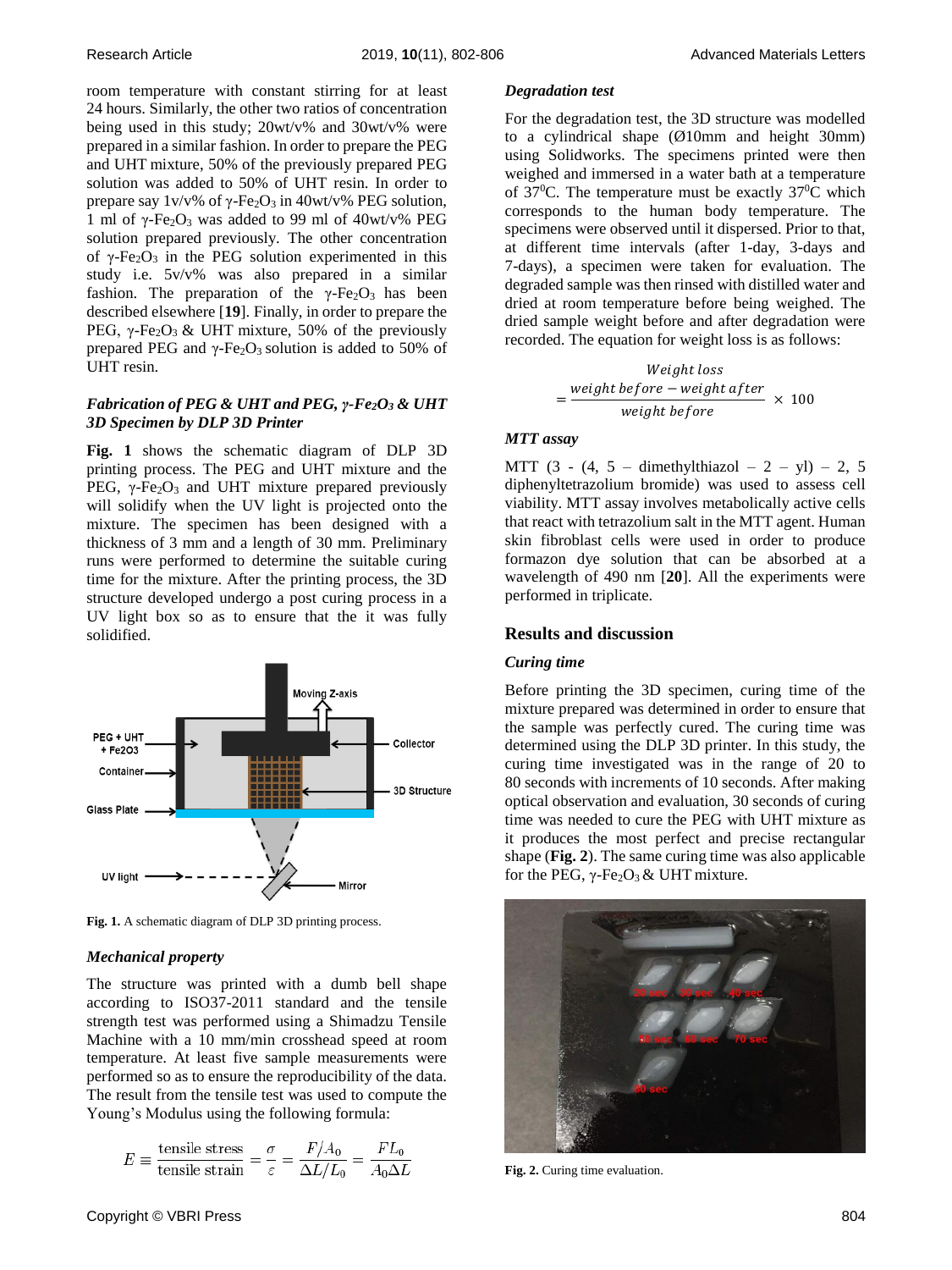## *Tensile test*

In this study, the mechanical property investigated was in terms of the Young's Modulus of the structure which was 3D printed initially using PEG and UHT mixture and subsequently using the PEG,  $\gamma$ -Fe<sub>2</sub>O<sub>3</sub> and UHT mixture. The initial experimental results help determine the PEG concentration which results in a high Young's Modulus value. The PEG concentration determined was used for the subsequent experiments involving varying quantities of  $γ$ -Fe<sub>2</sub>O<sub>3</sub>.

**Table 2** and **Fig. 3** present numerically and graphically the Young's Modulus results for the structures developed. It can be seen clearly that as the concentration of PEG increases, the strength of the structure developed also increases. The average Young's Modulus value of pure UHT is 15.19 MPa. By adding 20wt/v% of PEG it increases to 19.09 MPa. The value of Young's Modulus increases to 22.88 MPa and to 26.97 MPa when the concentration of PEG increased from 30wt/v% to 40wt/v%. The higher concentration of polymer will increase the mechanical properties due to the entanglement between chain. So in order to rupture, more polymer bonds need to be broken and the polymer will absorb more energy before failing [**17**]. The concentration of PEG used in the subsequent section was 40wt/v% of PEG as it results in the highest Young's Modulus value. Maghemite nanoparticles were then added to the solution in stages starting with 1v/v% and then 5v/v%.

| <b>Table 2.</b> Young's Modulus result of PEG + UHT. |  |
|------------------------------------------------------|--|
|------------------------------------------------------|--|

| <b>Samples</b> | <b>UHT</b><br>(MPa) | 20wt/v<br>$%$ PEG<br>$+$ UHT<br>(MPa) | $30 \text{ wt/v}$<br>$%$ PEG<br>$+$ UHT<br>(MPa) | $40 \text{ wt/v}$<br>$%$ PEG<br>$+$ UHT<br>(MPa) |
|----------------|---------------------|---------------------------------------|--------------------------------------------------|--------------------------------------------------|
| 1              | 15.32               | 18.84                                 | 22.97                                            | 27.18                                            |
| 2              | 14.96               | 19.33                                 | 22.73                                            | 26.97                                            |
| 3              | 15.21               | 19.26                                 | 22.86                                            | 26.78                                            |
| 4              | 15.29               | 19.03                                 | 22.9                                             | 27.07                                            |
| 5              | 15.17               | 18.97                                 | 22.96                                            | 26.86                                            |
| <b>AVG</b>     | 15.19               | 19.09                                 | 22.88                                            | 26.97                                            |



**Composition of Solution**

**Fig. 3.** Bar graph of Young's Modulus result of PEG + UHT.

From **Table 3** and **Fig. 4**, the addition of maghemite,  $\gamma$ -Fe<sub>2</sub>O<sub>3</sub> nanoparticles increase the Young's Modulus of the structure developed. By adding 1v/v% of maghemite, the value of Young's Modulus increase from 26.97 MPa to 32.94 MPa and up to 34.89 MPa as the amount of  $\gamma$ -Fe<sub>2</sub>O<sub>3</sub> nanoparticle increase to 5v/v%. This is due to the characteristic of maghemite which enhanced the mechanical properties of the polymer when added as a filler in the solution [**21**].

**Table 3.** Young's Modulus result of PEG + UHT +  $\gamma$ -Fe<sub>2</sub>O<sub>3</sub>.

| <b>Samples</b> | 40 wt/v $\%$<br>$PEG + UHT$<br>$+0\%$ Fe <sub>2</sub> O <sub>3</sub><br>(MPa) | 40 wt/v $\%$<br>$PEG + UHT$<br>$+1\%$ Fe <sub>2</sub> O <sub>3</sub><br>(MPa) | 40 wt/v $\%$<br>$PEG + UHT$<br>$+5\%$ Fe <sub>2</sub> O <sub>3</sub><br>(MPa) |
|----------------|-------------------------------------------------------------------------------|-------------------------------------------------------------------------------|-------------------------------------------------------------------------------|
|                | 27.18                                                                         | 33.14                                                                         | 34.55                                                                         |
| 2              | 26.97                                                                         | 32.69                                                                         | 35.17                                                                         |
| 3              | 26.78                                                                         | 33.08                                                                         | 34.83                                                                         |
| 4              | 27.07                                                                         | 32.94                                                                         | 34.9                                                                          |
| 5              | 26.86                                                                         | 32.87                                                                         | 35.02                                                                         |
| AVG            | 26.97                                                                         | 32.94                                                                         | 34.89                                                                         |



**Fig. 4.** Young's Modulus result of  $PEG + UHT + \gamma - Fe_2O_3$ 

### *Degradation test*

The degradation of samples was carried out in ionize water. One sample, 40wt/v% concentration of PEG and another sample with the same concentration of PEG sample added with  $1v/v\%$  maghemite were placed in a 20ml of plastic container containing 5ml of ionize water. The samples were stored at room temperature for one month. At a week interval, the weight of the remaining sample was dried and weighed. Then, the samples were placed again in a new ionize water. **Fig. 5** shows the comparison of the two samples in a graph.

From the degradation profile, in the first three weeks the degradation rate is consistent then after 4 weeks, the degradation rate is increased. This is because, initial attack on the PEG and PEG/  $\gamma$ -Fe<sub>2</sub>O<sub>3</sub> chains was consistent with a random endocleavage and at the same time the occurrence of oxidative reactions of the tertiary carbon atoms of PEG and PEG/ $\gamma$ -Fe<sub>2</sub>O<sub>3</sub> chain was established [**22, 23**]. When the polymer chain starts to break, the degradation rate increased. From the initial